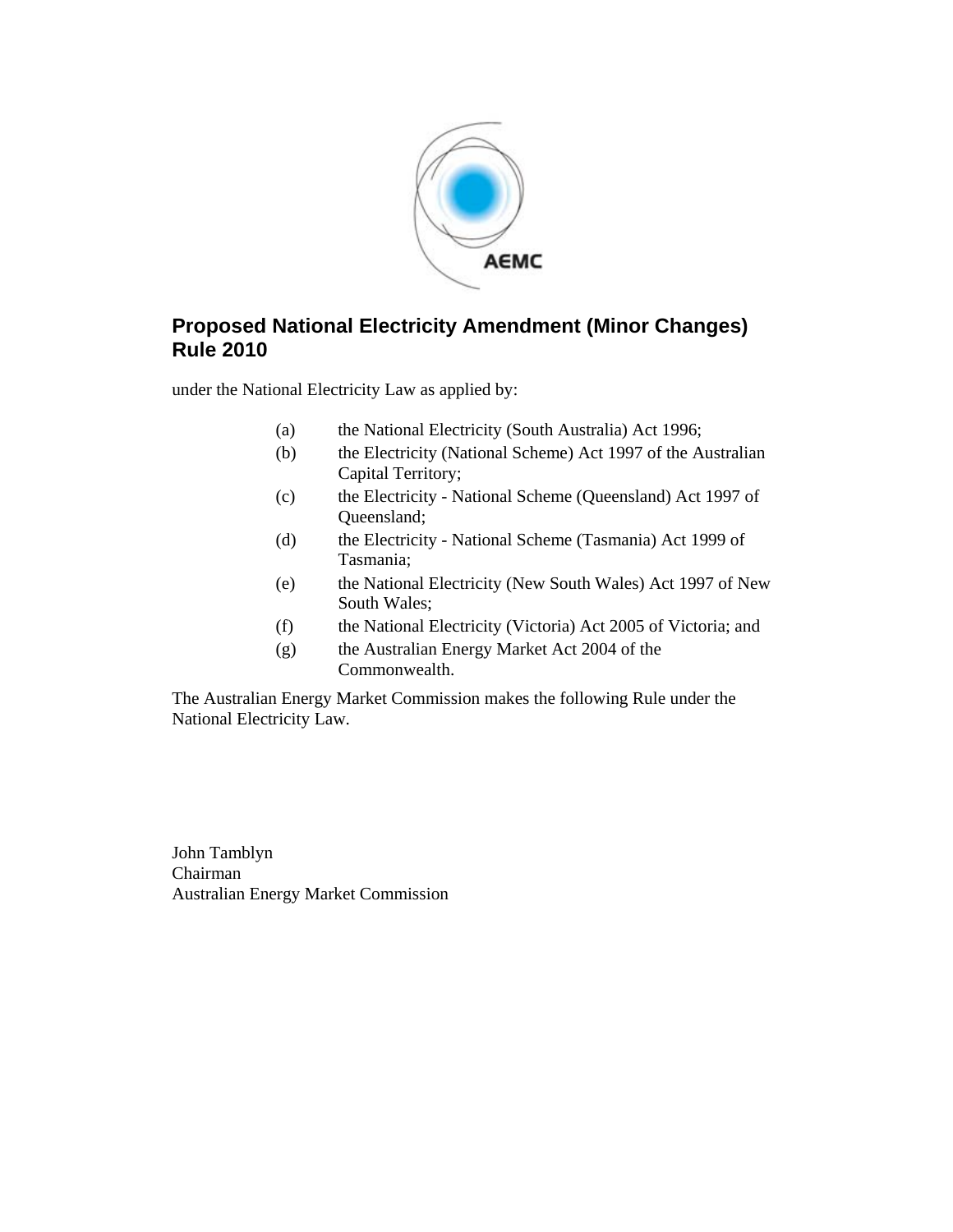## **Proposed National Electricity Amendment (Minor Changes) Rule 2010**

## **1 Title of Rule**

This Rule is the *Proposed National Electricity Amendment (Minor Changes) Rule 2010*.

## **2 Commencement**

Schedules 1 and 2 commence operation on [insert date].

Schedule 3 commences operation on 16 December 2010.

## **3 Amendment of the National Electricity Rules**

The National Electricity Rules are amended as set out in Schedule 1.

## **4 Amendment of the National Electricity Rules**

The National Electricity Rules are amended as set out in Schedule 2.

## **5 Amendment of the National Electricity Rules**

The National Electricity Rules are amended as set out in Schedule 3.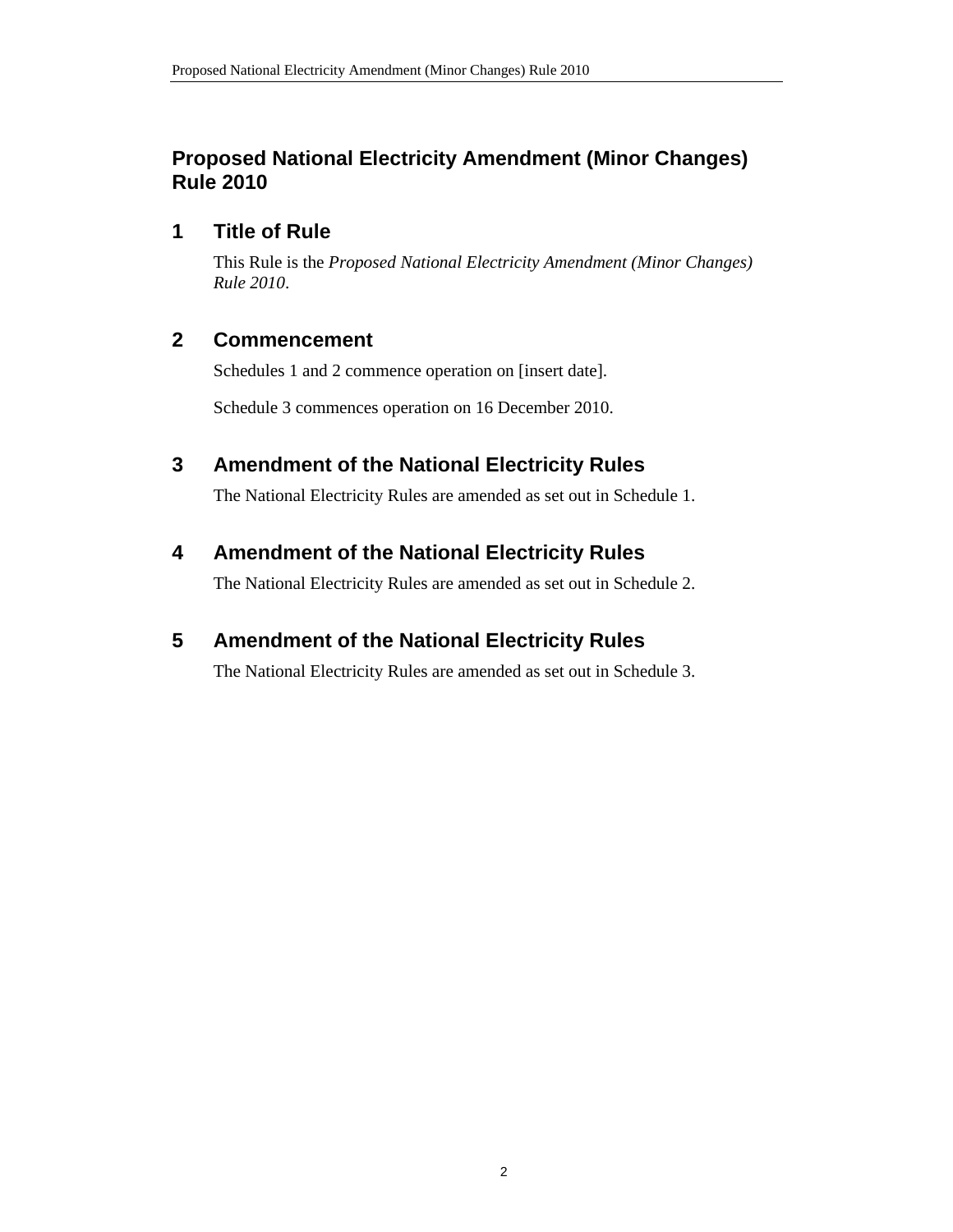### **Schedule 1 Amendment of the National Electricity Rules**

(Clause 3)

### **[1] Clause 1.7.1 General**

In clause 1.7.1(m), omit "*Schedule 2*" and substitute "Schedule 2".

## **[2] Clause 1.7.1 General**

In clause 1.7.1(m), omit "Law" and substitute "*National Electricity Law*".

## **[3] Clause 2.5.2 Market Network Service**

In clause 2.5.2(c), omit "is" where first occurring and substitute "its".

## **[4] Clause 2.9.1 Applications for Registration**

At the end of clause  $2.9.1(b)(2)$ , omit "," and substitute ".".

## **[5] Clause 2.11.3 Budgeted revenue requirement**

In clause 2.11.3(b)(4B), omit "*additional advisory functions"* and substitute "additional advisory functions".

### **[6] Clause 3.1.4 Market design principles**

Omit clause 3.1.4(a2)(1) and substitute [**Deleted**].

## **[7] Clause 3.3.11 Call notices**

Omit clause 3.3.11(a)(1) and substitute:

(1) give the *Market Participant* an *"interim statement"* covering any *transactions* for *trading intervals* not already the subject of issued *preliminary statements* or *final statements* or another *interim statement*, notwithstanding that the usual time for the issue of a *preliminary statement* or *final statement* for those *trading intervals* has not been reached; and

### **[8] Various Clauses**

In clauses 3.7.3(i), 3.12A.2(a), 3.12A.2(a)(2), 3.12A.2(b), and 3.12A.2(c), omit "*Jurisdictional Co-ordinator*" and substitute "*Jurisdictional Security System Coordinator*".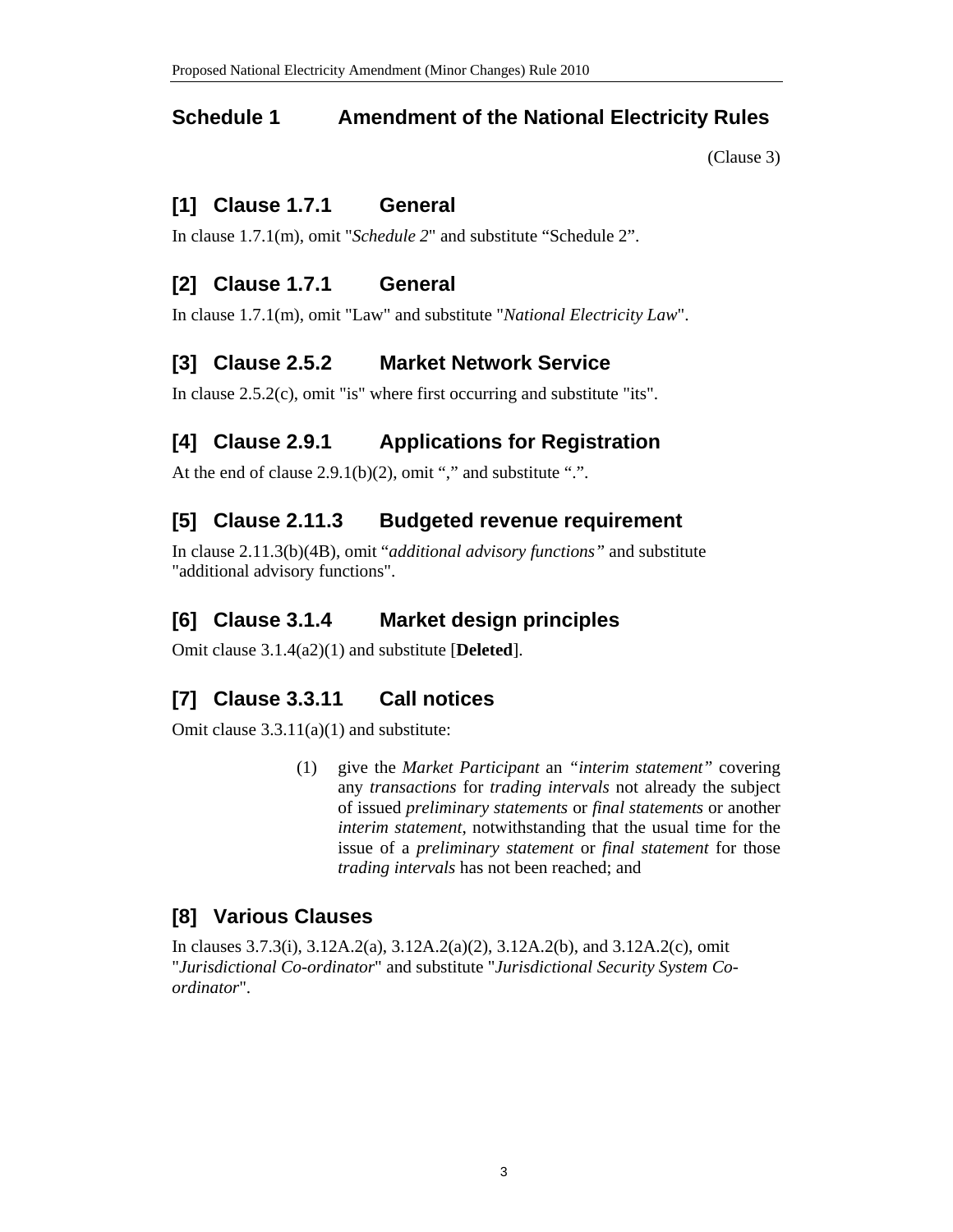## **[9] Clause 3.12.2 Affected Participants and Market Customers entitlements to compensation in relation to AEMO intervention**

In clause 3.12.2(a)(2) in the definition of "BidP", omit "*offer*" and substitute "*bid*".

## **[10] Clause 3.12.2 Affected Participants and Market Customers entitlements to compensation in relation to AEMO intervention**

In clause 3.12.2(d), omit "3.15.1" and substitute "3.15.15".

## **[11] Clause 3.14.6 Compensation due to the application of an administered price, market price cap or floor price**

In clause 3.14.6(a), after "the resultant *spot price* payable", omit "to *dispatched generating units*" and substitute "in respect of the *dispatched generating units*".

## **[12] Clause 3.15.6A Ancillary service transactions**

In clause 3.15.6A(o)(2)(B), omit "market" and substitute "*market".*

## **[13] Clause 3.15.7 Payment to Directed Participants**

In clause 3.15.7(d) omit *"price*" and substitute "price".

## **[14] Clause 3.20.7 AEMO's exercise of the RERT**

In clause 3.20.7(d)(2), omit "*revenue*" and substitute "*reserve*".

## **[15] Clause 3.20.9 Review of reserve and emergency reliability trader**

In clause 3.20.9(a), omit "Reliability Panel" and substitute "*Reliability Panel*".

## **[16] Clause 3.20.9 Review of reserve and emergency reliability trader**

In clause 3.20.9(a), omit "RERT" and substitute "*RERT*" on the first and second occurrence.

## **[17] Clause 6.2.1 Classification of distribution services**

Omit the note following clause 6.2.1(a) in its entirety.

## **[18] Clause 6.18.6 Side constraints on tariffs for standard control services**

In clause 6.18.6(b), after "expected weighted average revenue for the preceding *regulatory year*", insert "in that *regulatory control period*".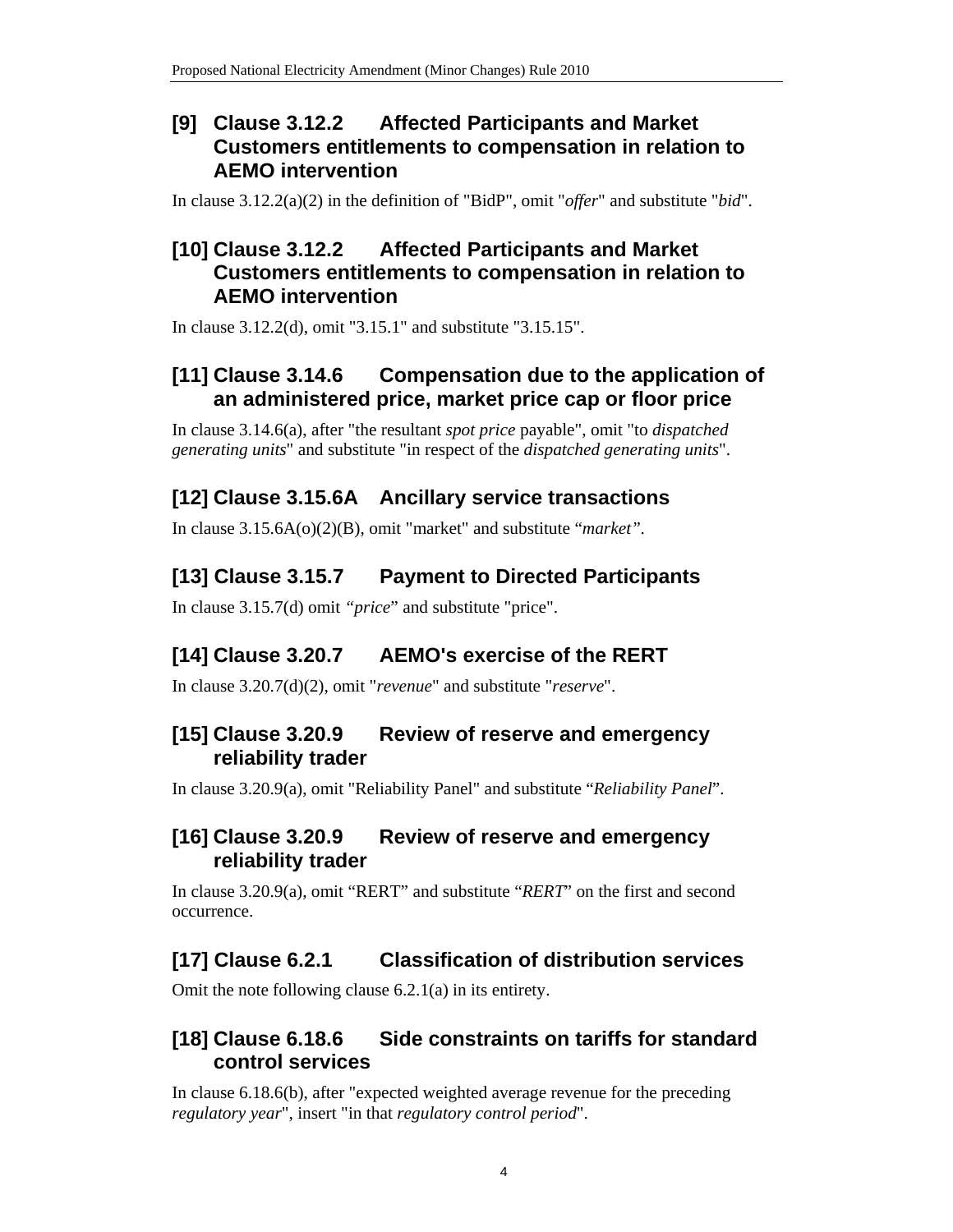# **[19] Various Clauses**

In clauses  $6.20.1(d)(1)$  and  $(2)$ ,  $6.21.1(d)(4)$  and  $(6)$ , and clauses  $6.20.1(d)(1)$  and  $(2)$ , 6.21.1(d)(4) and (6) of Appendix 1 of the Rules omit "*charges*" and substitute "charges" wherever occurring.

## **[20] Clause 6.22.3 Termination of access dispute without access determination**

Omit the example at the end of clause 6.22.3(a) in its entirety.

## **[21] Clause 6A.8.1 Acceptance of a Contingent Project in a revenue determination**

In clause  $6A.8.1(c)$ , omit "subparagraph  $(b)(5)$ " and substitute "subparagraph  $(b)(4)$ ".

## **[22] Clause 6A.21.2 Development of Transmission Ring-Fencing Guidelines**

In clause 6A.21.2(a), omit "*Transmission Ring-fencing guidelines*" and substitute "Transmission ring-fencing guidelines" where first occurring.

# **[23] Clause 6A.23.4 Price structure principles**

In clause 6A.23.4(d), omit "postage-stamp basis" and substitute "*postage-stamp basis*".

## **[24] Clause 6A.23.4 Price structure principles**

In clauses 6A.23.4(j) and 6A.25.2(c), omit "basis" and substitute "*basis*" wherever occurring.

# **[25] Clause 6A.30.5 Costs of Disputes**

Omit the clause heading "6A.30.5 Costs of Disputes" and substitute "6A.30.6 Costs of Disputes".

## **[26] Clause 6A.30.6 Enforcement of agreement or determination and requirement for reasons**

Omit the clause heading "6A.30.6 Enforcement of agreement or determination and requirement for reasons" and substitute "6A.30.7 Enforcement of agreement or determination and requirement for reasons".

# **[27] Clause 6A.30.7 Miscellaneous**

Omit the clause heading for "6A.30.7 Miscellaneous" and substitute "6A.30.8 Miscellaneous".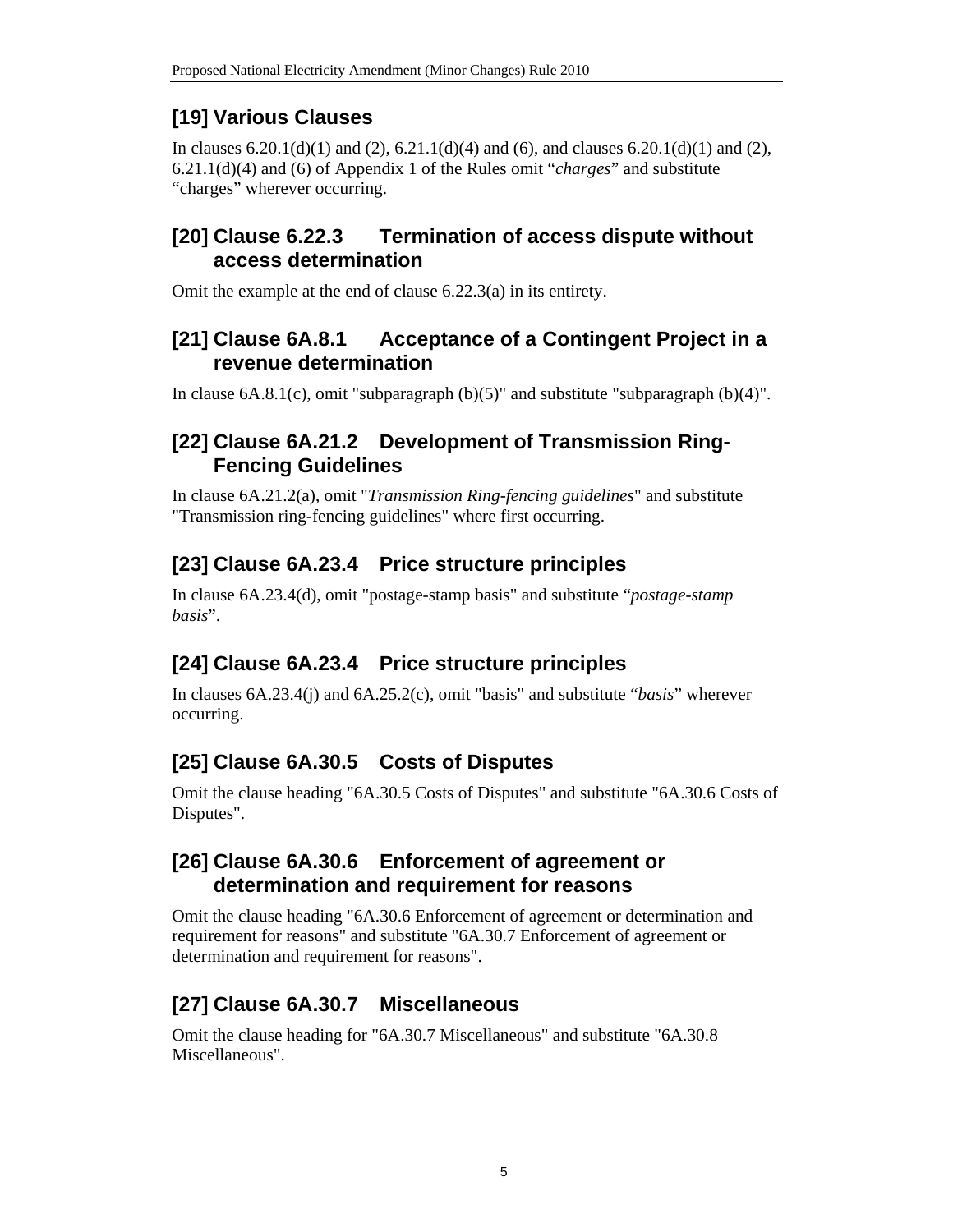## **[28] Various Clauses**

In clauses  $7.2.5(d)(5)$  and  $7.8.2(f)$ , omit "clause  $7.12(aa)$ " and substitute "clause 7.12(b)".

## **[29] Clause 7.2A.3 Method of making and changing B2B Procedures**

In clause 7.2A.3(m), omit "Information Exchange Committee Recommendation" and substitute "*Information Exchange Committee Recommendation*" wherever occurring.

## **[30] Clause 7.3.6 Payment for metering**

In clause 7.3.6(a), omit "financially responsible Market Participant" and substitute "*financially responsible Market Participant*".

## **[31] Clause 7.3.6 Payment for metering**

In clause 7.3.6(a), omit "metering installation" and substitute "*metering installation*".

# **[32] Clause S7.4.1 General**

In clause S7.4.1(d), omit "licenses" and substitute "licences".

## **[33] Chapter 8 Administrative Functions**

In Chapter 8, move the heading "Part A Introductory" to be before the heading "8.1 Administrative functions".

# **[34] Clause 8.6.3 Conditions**

In clause 8.6.3, omit ", 8.6.2(d1)".

## **[35] Clause 8.8.3 Reliability review process**

At the end of clause 8.8.3(aa)(6), omit ";" and substitute ".".

# **[36] Chapter 8 Administrative Functions**

In Chapter 8, immediately after the heading "Part H Augmentations", insert a new heading "8.11 Augmentations".

# **[37] Chapter 9 Expired Derogations**

Omit clauses 9.15.2, 9.16.3(a), 9.16.3(c) 9.45.3, 9.46.1, 9.46.2, 9.46.3, 9.46.4, 9.47.3, 9.47.4, and 9.49.2 and substitute "[**Deleted**]" in each case.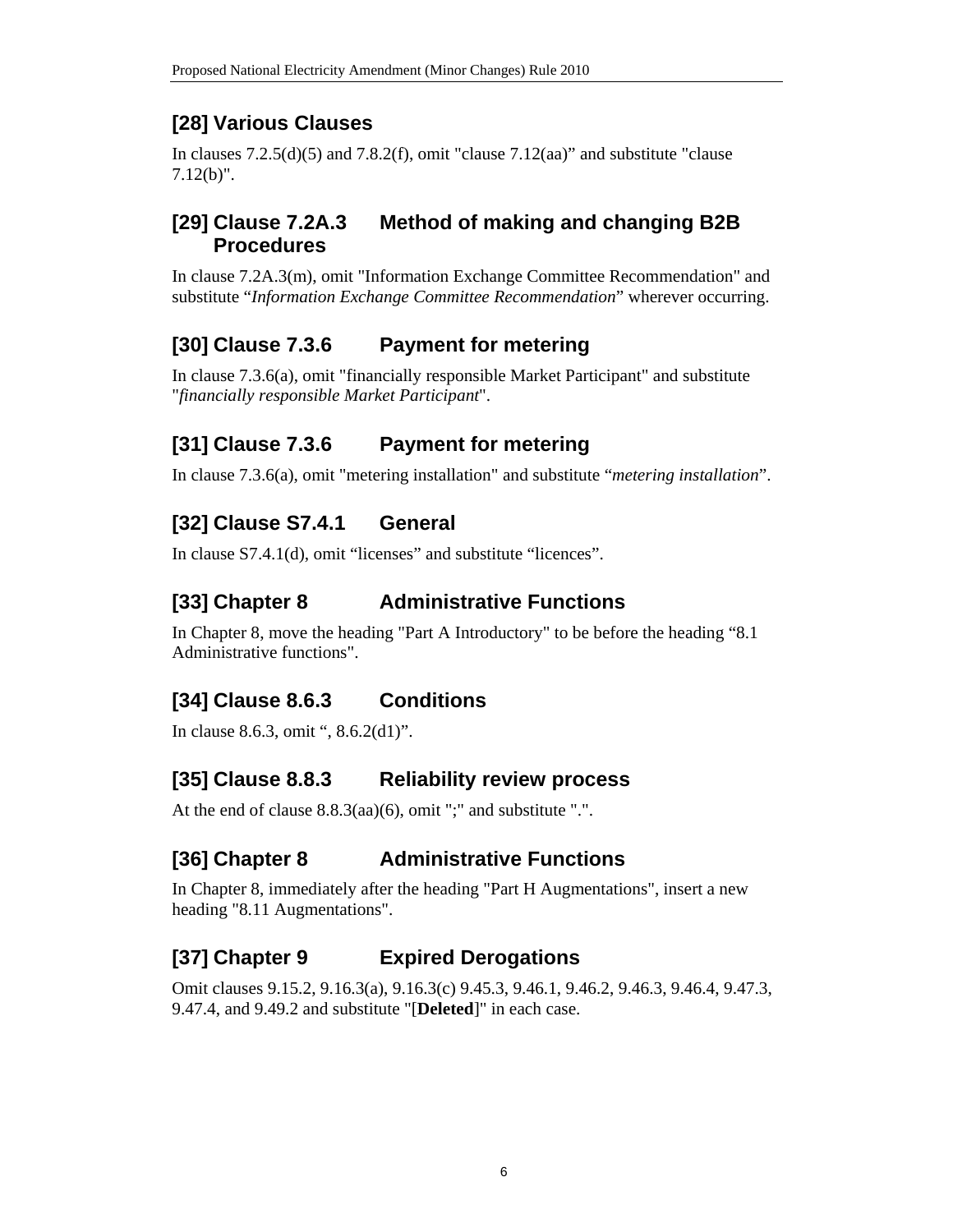### **[38] Clause 9.37.12 Voltage fluctuations (clause S5.1.5 of schedule 5.1)**

After clause 9.37.12, insert the following note

**Note** 

See clause 11.10.7.

### **[39] Clause 9.37.21 Excitation control services (clause S.5.2.5.13 of schedule 5.2)**

After clause 9.37.21 insert the following note:

**Note** 

See clause 11.10.7.

### **[40] Chapter 10 Glossary**

In Chapter 10, insert the following definitions in alphabetical order:

#### **adoptive jurisdiction**

Has the meaning given in the *National Electricity Law*.

#### **declared network functions**

Has the meaning given in the *National Electricity Law*.

#### **declared shared network**

Has the meaning given in the *National Electricity Law*.

#### **declared transmission system**

Has the meaning given in the *National Electricity Law*.

#### **declared transmission system operator**

Has the meaning given in the *National Electricity Law*.

#### **general regulatory information order**

Has the meaning given in the *National Electricity Law*.

#### **NEMMCO**

Has the meaning given in the *National Electricity Law*.

#### **regulatory information instrument**

Has the meaning given in the *National Electricity Law*.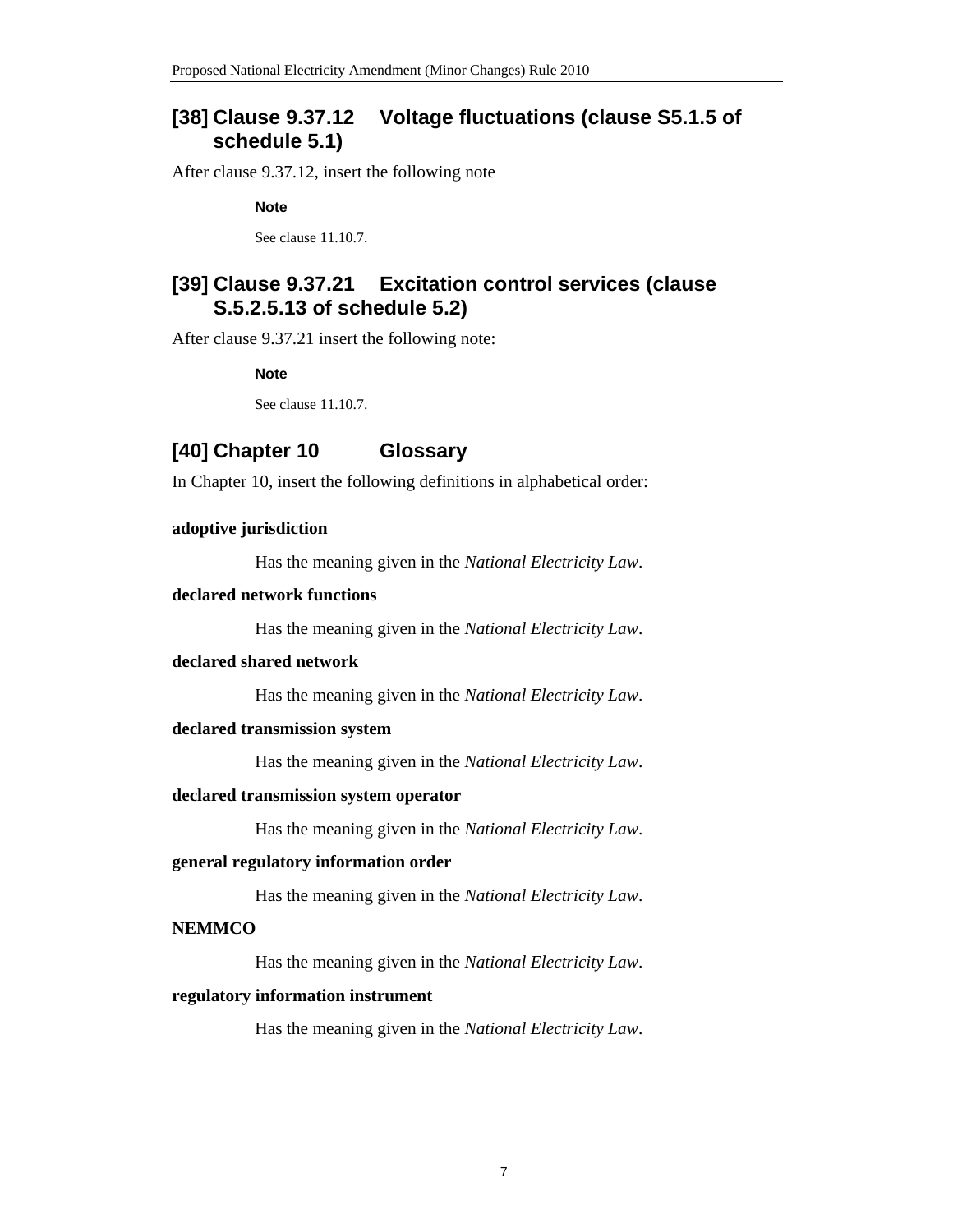## **[41] Chapter 10 Glossary**

In Chapter 10, omit the definition for "AEMO" and substitute:

### **AEMO**

Means Australian Energy Market Operator Limited (ACN 072 010 327)

#### **Note**

Before its change of name, AEMO was known as NEMMCO.

# **[42] Chapter 10 Glossary**

In Chapter 10, omit the definition for "annual service revenue requirement" and substitute:

### **annual service revenue requirement (or "ASRR")**

Has the meaning set out in clause 6A.22.2.

# **[43] Chapter 10 Glossary**

In Chapter 10, in the definition for "DMS", omit "dispute management system" and substitute "*dispute management system*".

# **[44] Chapter 10 Glossary**

In Chapter 10, in the definition for "market load", omit "the electricity relating to which is purchased other than from the *Local Retailer* and which is".

## **[45] Chapter 10 Glossary**

In Chapter 10, in the definition for "postage stamp basis", insert a hyphen between the terms "postage" and "stamp".

## **[46] Chapter 10 Glossary**

In Chapter 10, omit the definition for "Registered Participant" and substitute:

### **Registered Participant**

A person who is registered by *AEMO* in any one or more of the categories listed in rules 2.2 to 2.7 (in the case of a person who is registered by *AEMO* as a *Trader* or *Reallocator*, such a person is only a *Registered Participant* for the purposes referred to in rule 2.5A or 2.5B respectively). However, as set out in clause 8.2.1(a1), for the purposes of some provisions of rule 8.2 only, *AEMO* and *Connection Applicants* who are not otherwise *Registered Participants* are also deemed to be *Registered Participants*.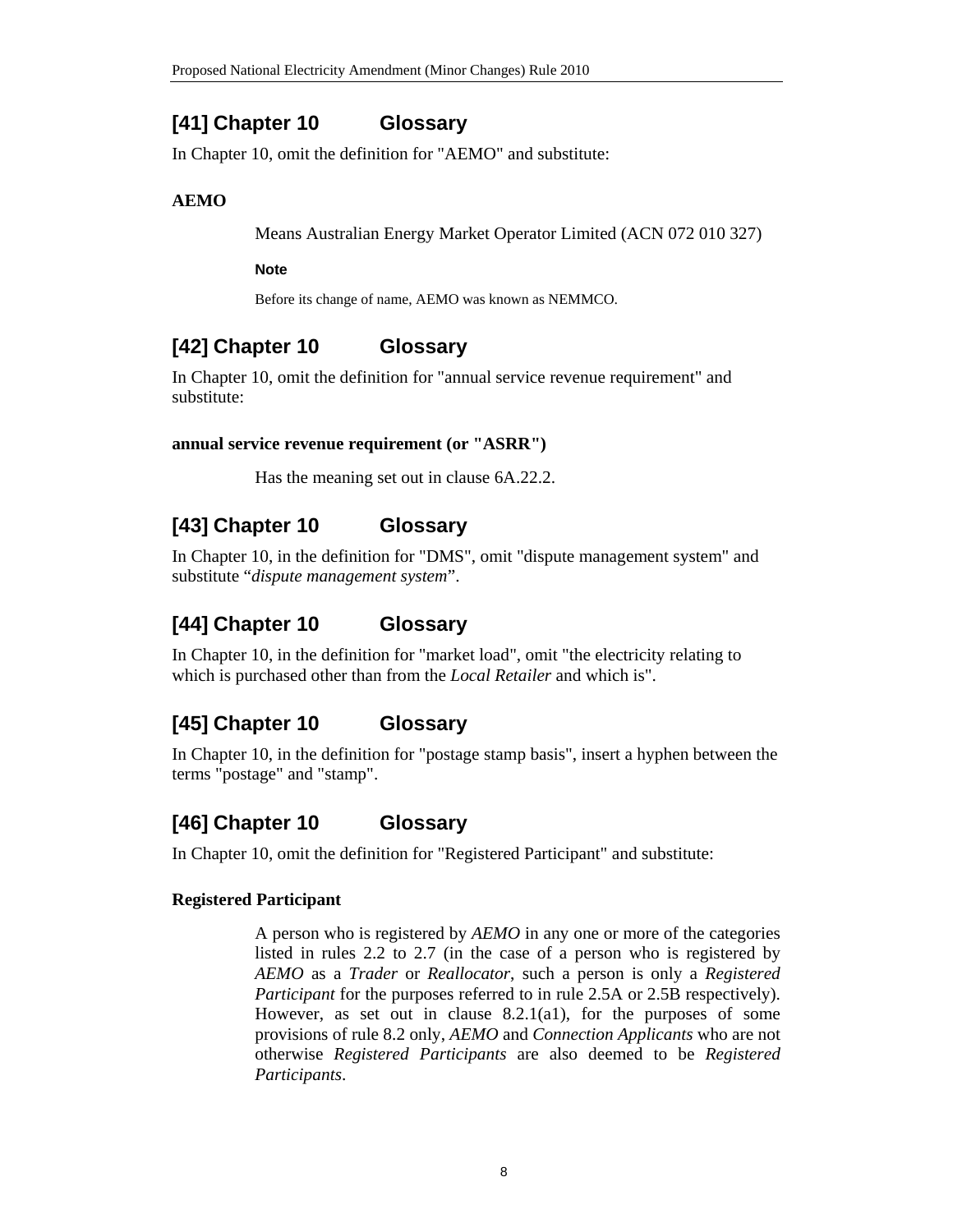## **[47] Clause 11.2.1 Transitional provision for acquisition of non-market ancillary services**

In clause 11.2.1(b)(3)(i), omit "clause 8.8.3(a)" and substitute "clause 8.8.3(aa)".

## **[48] Rule 11.2 Rules consequent on making the National Electricity Amendment (System Restart Ancillary Services and pricing under market suspension) Rule 2006 No.6**

In the heading for Rule 11.2, omit "No.6".

## **[49] Rule 11.7 Rules consequent on making of the National Electricity Amendment (Reform of Regulatory Test Principles) Rule 2006 No.19**

In the heading for Rule 11.7, omit "No.19".

### **[50] Rule 11.21 Rules consequential on the making of the National Electricity Amendment (NEM Reliability Settings: Information Safety Net and Directions Rule 2008 No.6**

In the heading for Rule 11.21, omit "No.6".

## **[51] Rule 11.21 Rules consequential on the making of the National Electricity Amendment (NEM Reliability Settings: Information Safety Net and Directions) Rule 2008 No. 6**

Immediately before the heading for Rule 11.21, insert a new Part heading "Part PA Reliability Settings: Information Safety Net and Directions".

## **[52] Rule 11.24 Rules consequential on the making of National Electricity Amendment (Compensation Arrangements under Administered Pricing) Rule 2008**

In Rule 11.24, omit the clause heading "11.23.2 Compensation Guidelines" and substitute "11.24.2 Compensation Guidelines".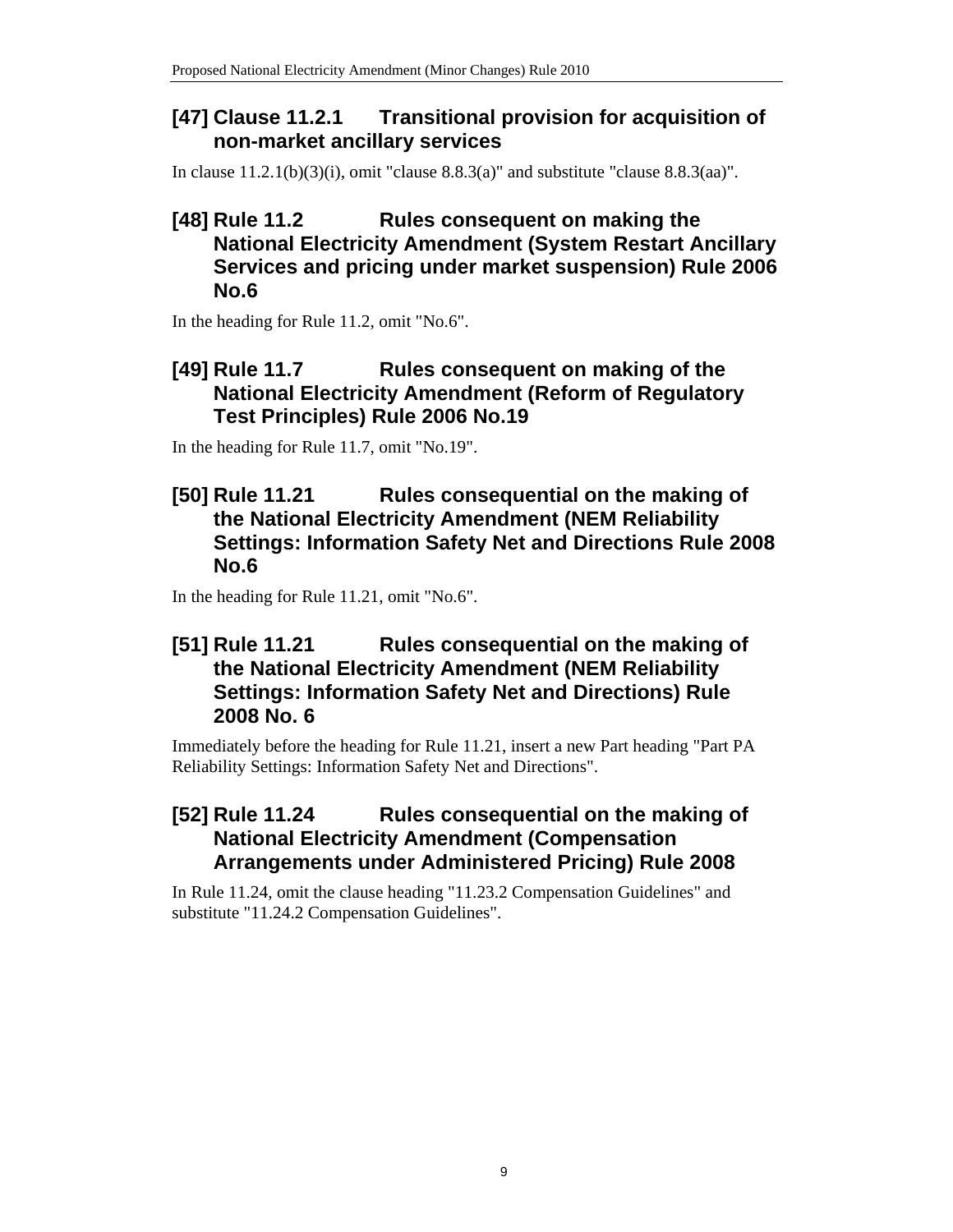## **Schedule 2 Amendment of the National Electricity Rules**

(Clause 4)

## **[1] Clause 3.8.22A Variation of offer, bid or rebid**

At the end of clause 3.8.22A, insert the following note:

#### **Note**

This clause is a rebidding civil penalty provision for the purposes of the National Electricity Law. (See clause 6(2) of the National Electricity (South Australia) Regulations.)

# **[2] Various Clauses**

At the end of the clauses listed in the table below, insert the following note:

#### **Note**

This clause is a civil penalty provision for the purposes of the National Electricity Law. (See clause 6(1) and Schedule 1 of the National Electricity (South Australia) Regulations.)

| clause 1.9                 |
|----------------------------|
| clause $2.2.2(c)$          |
| clause $2.2.3(d)$          |
| clause $2.2.4(c)$          |
| clause $2.2.4(d)$          |
| clause $2.2.6(g)(1) - (2)$ |
| clause $2.2.6(g)(4)$       |
| clause $2.2.6(h)$          |
| clause $2.2.7(f)$          |
| clause $2.3.2(c)$          |
| clause $2.3.3(c)$          |
| clause $2.3.4(c)$          |
| clause $2.3.4(h)$          |
| clause $2.3.5(g)(1)$       |
| clause $2.3.5(g)(2)$       |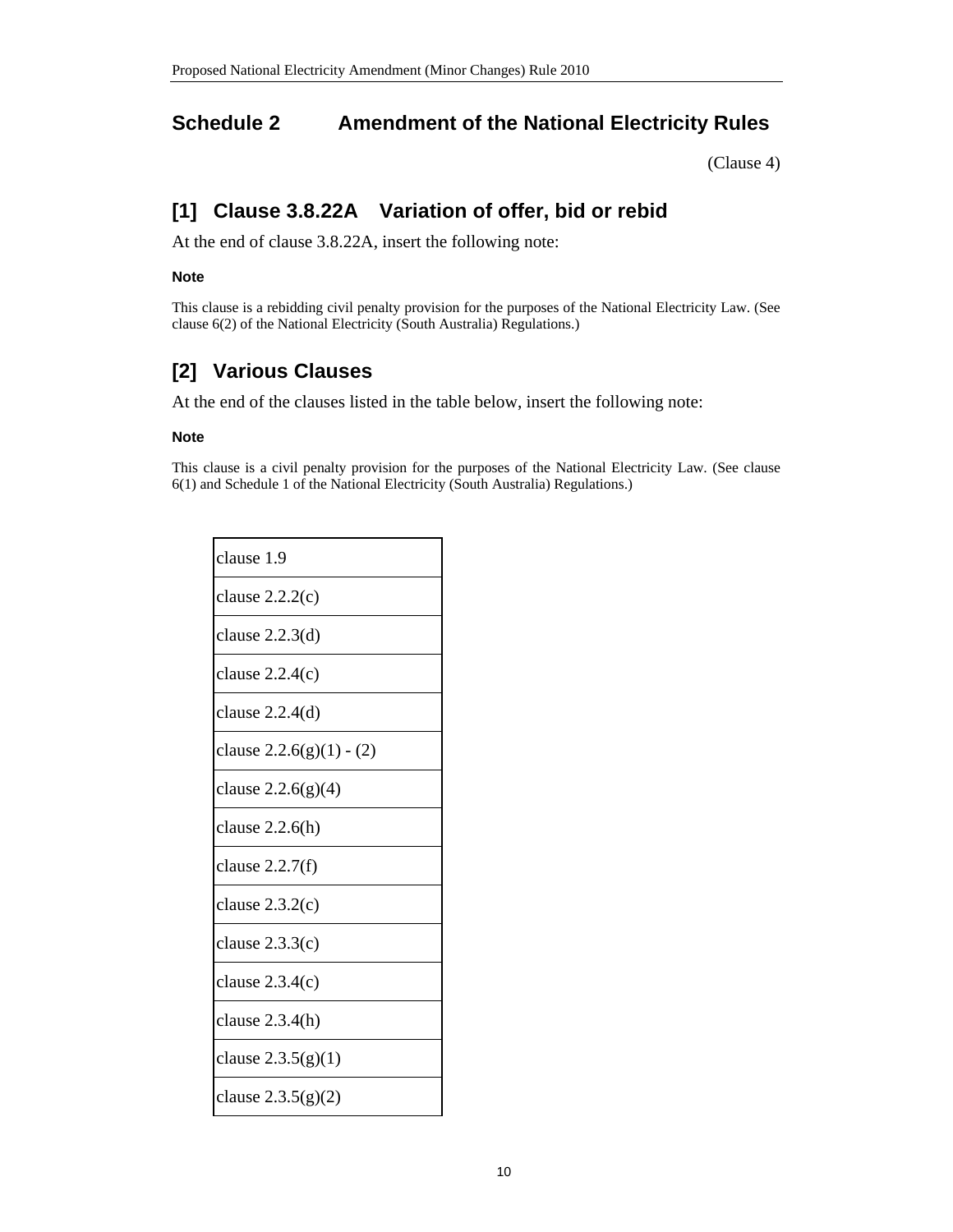| clause $2.3.5(g)(4)$       |
|----------------------------|
| clause $2.3.5(h)$          |
| clause $2.5.3(e)(1) - (4)$ |
| clause 2.10.2(a)           |
| clause $2.11.2(c)$         |
| clause $3.3.1(a) - (b)$    |
| clause $3.3.2(a) - (e)$    |
| clause 3.3.5               |
| clause $3.3.6(a) - (b)$    |
| clause $3.3.7(b)$          |
| clause $3.3.13(a)$         |
| clause 3.3.16(a)           |
| clause 3.3.18(a)           |
| clause $3.6.3(b)(2) - (3)$ |
| clause $3.6.3(b1)$         |
| clause $3.6.3(f)(1)$       |
| clause $3.6.3(g)$          |
| clause 3.7.2(d) - (e)      |
| clause 3.7.3(e) - (g)      |
| clause $3.7A(c)$           |
| clause 3.7B(b)             |
| clause 3.8.2 (a) - (b)     |
| clause 3.8.2(b1)           |
| clause $3.8.2(e)$          |
| clause $3.8.3A(b)$         |
| clause $3.8.3A(d)$         |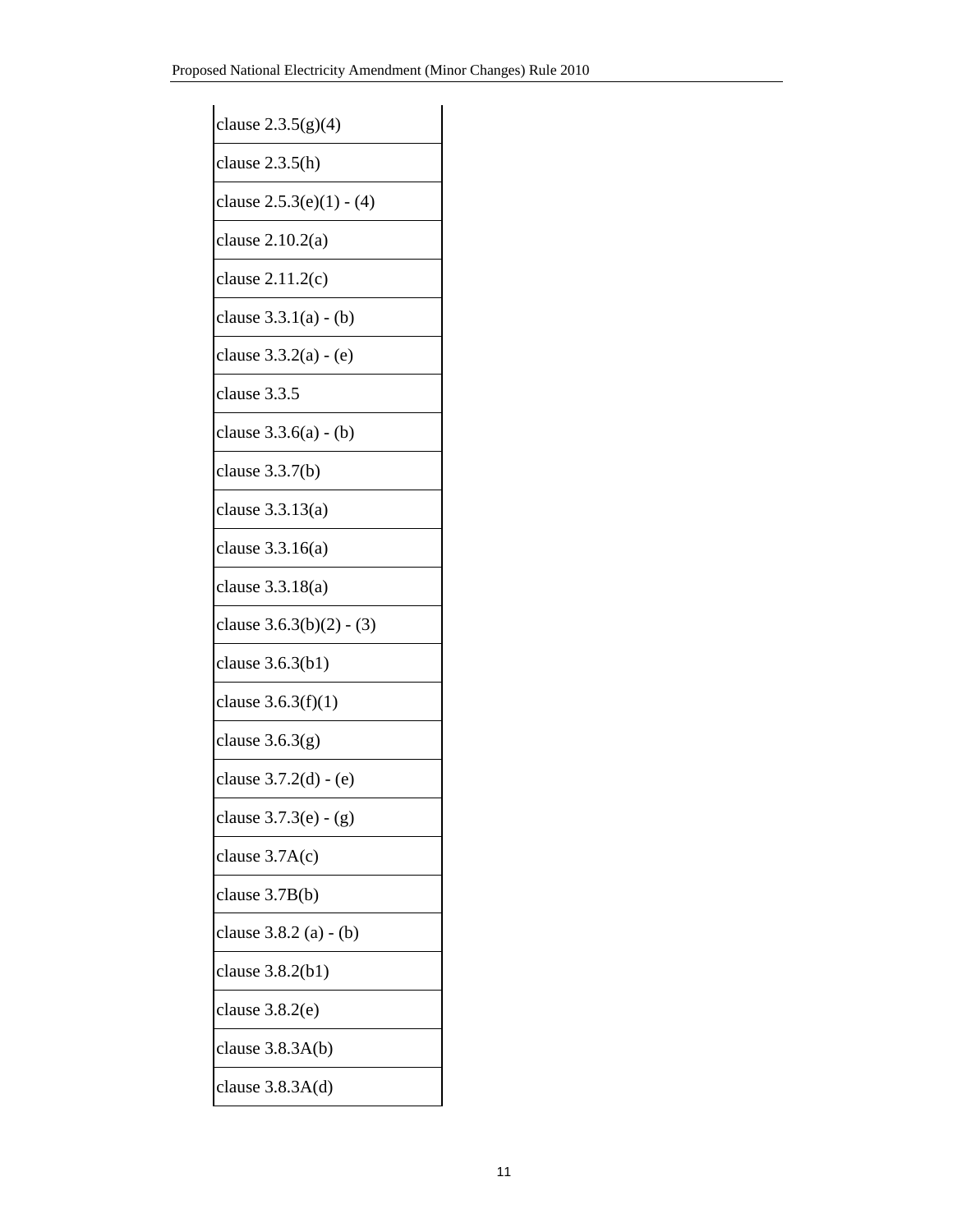| clause $3.8.3A(j)$          |
|-----------------------------|
| clause 3.8.4(a) - (d)       |
| clause $3.8.4(e)$           |
| clause 3.8.7A(l)            |
| clause $3.8.7A(m)$          |
| clause $3.8.8(b)$           |
| clause 3.8.17(e)            |
| clause $3.8.18(b) - (c)$    |
| clause $3.8.19(a)$          |
| clause 3.8.19(a1)           |
| clause 3.8.19(b)(1)         |
| clause $3.8.20(g)$          |
| clause $3.8.22(c)(1) - (3)$ |
| clause $3.9.7(a)$           |
| clause $3.11.3(j)$          |
| clause $3.11.5(0)$          |
| clause $3.11.7(a)$          |
| clause 3.12.11(a)(1)        |
| clause $3.12.11(e)$         |
| clause $3.12.11(g)$         |
| clause 3.12A.4              |
| clause 3.12A.7(e)           |
| clause 3.12A.7(i1)          |
| clause $3.12A.7(n)(1)$      |
| clause 3.13.2(h)            |
| clause 3.13.3(b) - (c)      |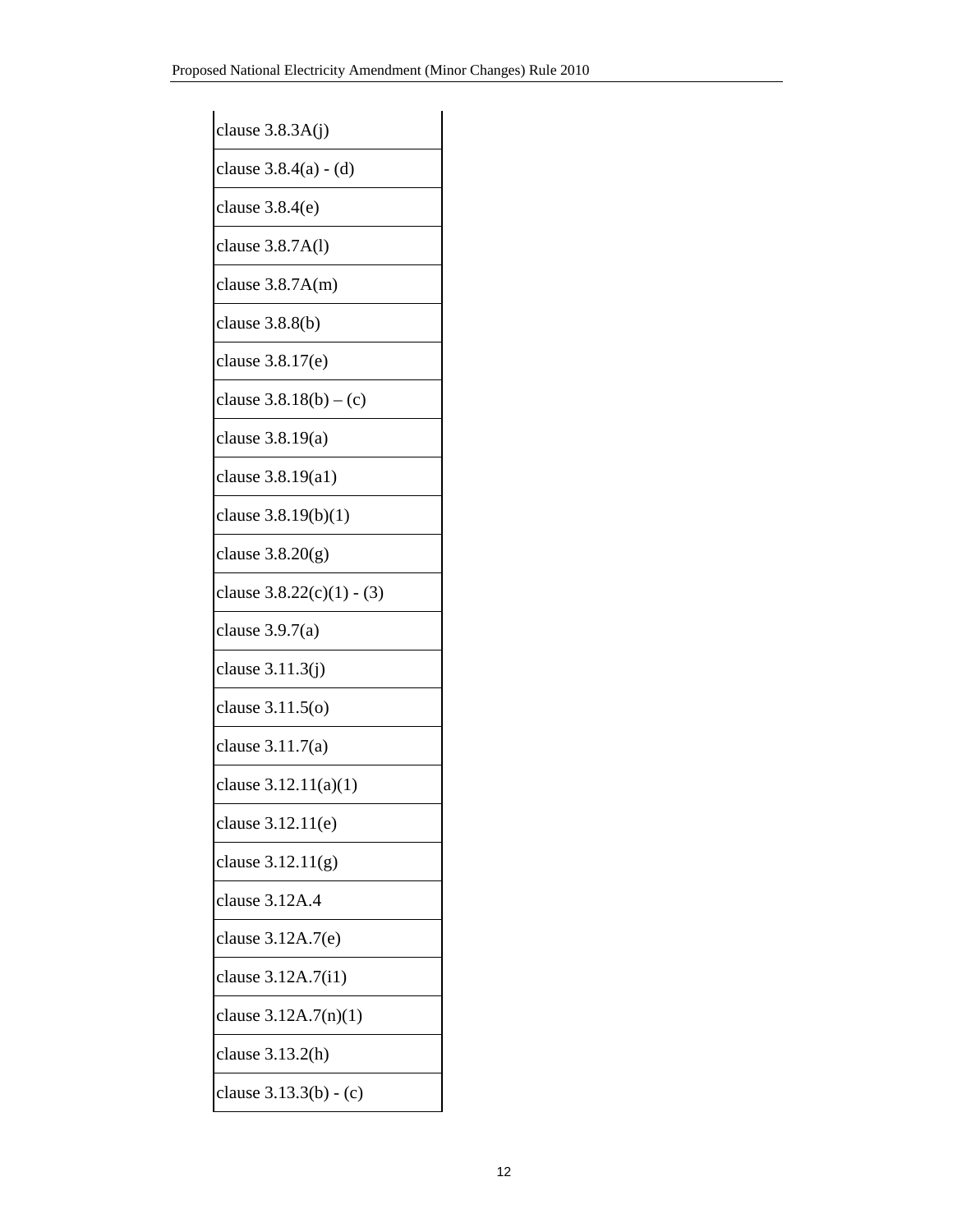| clause 3.13.3(h) - (i)     |
|----------------------------|
| clause $3.13.3(t)$         |
| clause 3.13.12(f)          |
| clause 3.13.12(g)          |
| clause 3.14.3(e) - (f)     |
| clause 3.15.8(b)           |
| clause 3.15.9(f)           |
| clause 3.15.16             |
| clause $3.15.20(a)$        |
| clause 3.15.21(h)          |
| clause 3.15.25(a)          |
| clause 3.15.10A(b)(2)      |
| clause 3.18.4(e)           |
| clause $3.19(c)$           |
| clause $4.3.3(c)$          |
| clause $4.3.3(e)(1) - (3)$ |
| clause $4.3.4(a) - (c)$    |
| clause $4.3.4(d)$          |
| clause $4.3.4(f) - (g)$    |
| clause $4.3.5(a) - (b)$    |
| clause $4.4.2(b)$          |
| clause 4.4.3               |
| clause $4.5.2(b)$          |
| clause $4.6.5(c)$          |
| clause $4.7.1(a)$          |
| clause 4.8.1               |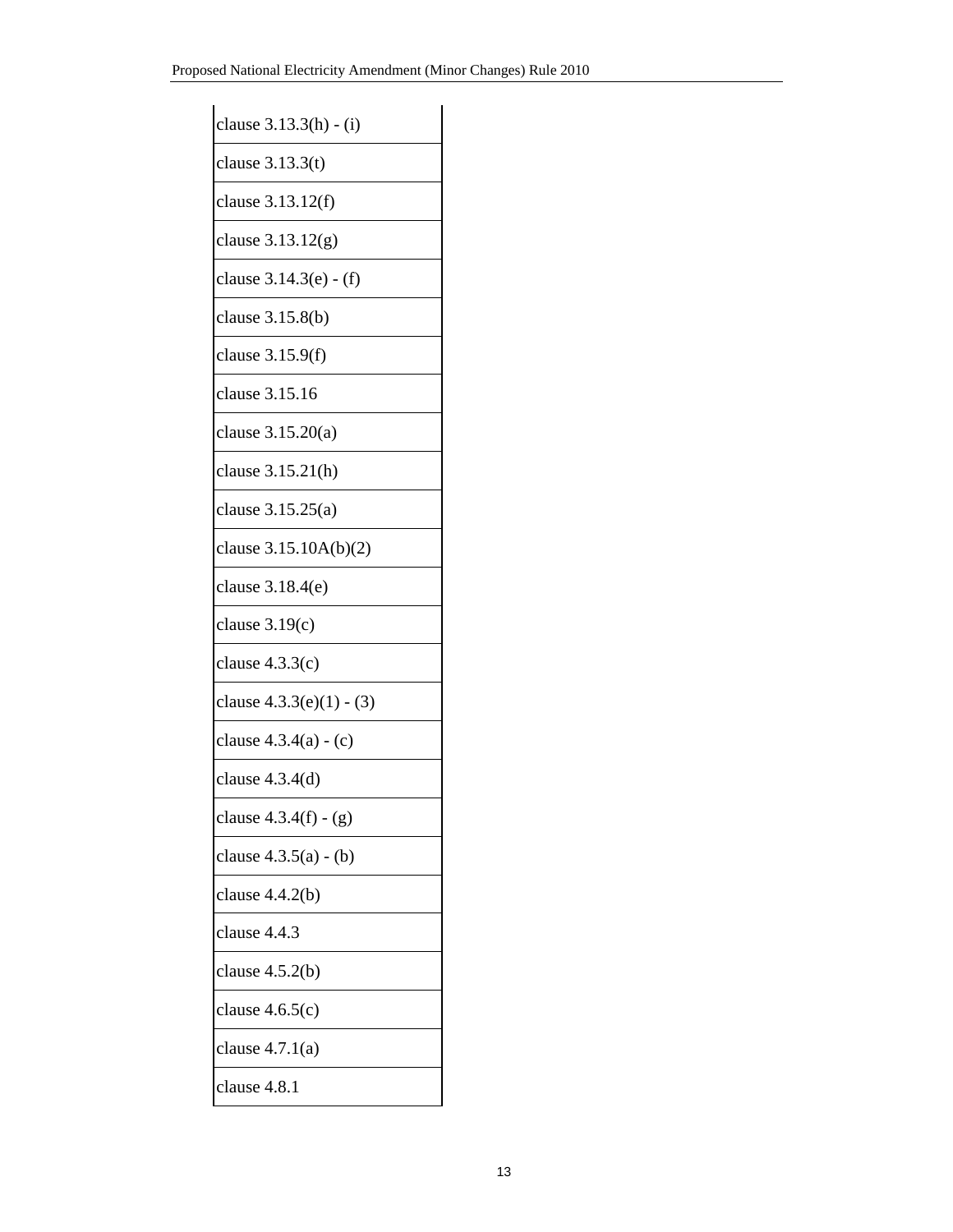| clause 4.8.2(a) - (b)      |
|----------------------------|
| clause $4.8.5A(d)$         |
| clause $4.8.9(c)$          |
| clause 4.8.9A              |
| clause 4.8.12(d)           |
| clause 4.8.14(b)           |
| clause 4.8.14(d) - (e)     |
| clause $4.8.15(g)$         |
| clause 4.9.2(d)            |
| clause $4.9.2A(b)$         |
| clause $4.9.3(b)$          |
| clause $4.9.3A(c) - (d)$   |
| clause 4.9.4(a) - (f)      |
| clause $4.9.4A(a) - (b)$   |
| clause $4.9.6(a)(1) - (2)$ |
| clause 4.9.6(b)(3)         |
| clause $4.9.6(b)(4)$       |
| clause $4.9.7(a)$          |
| clause $4.9.7(b)(1) - (4)$ |
| clause $4.9.8(a) - (c)$    |
| clause $4.9.8(d)$          |
| clause $4.9.8(e)$          |
| clause 4.9.9               |
| clause 4.9.9A              |
| clause 4.9.9B              |
| clause $4.10.2(b) - (c)$   |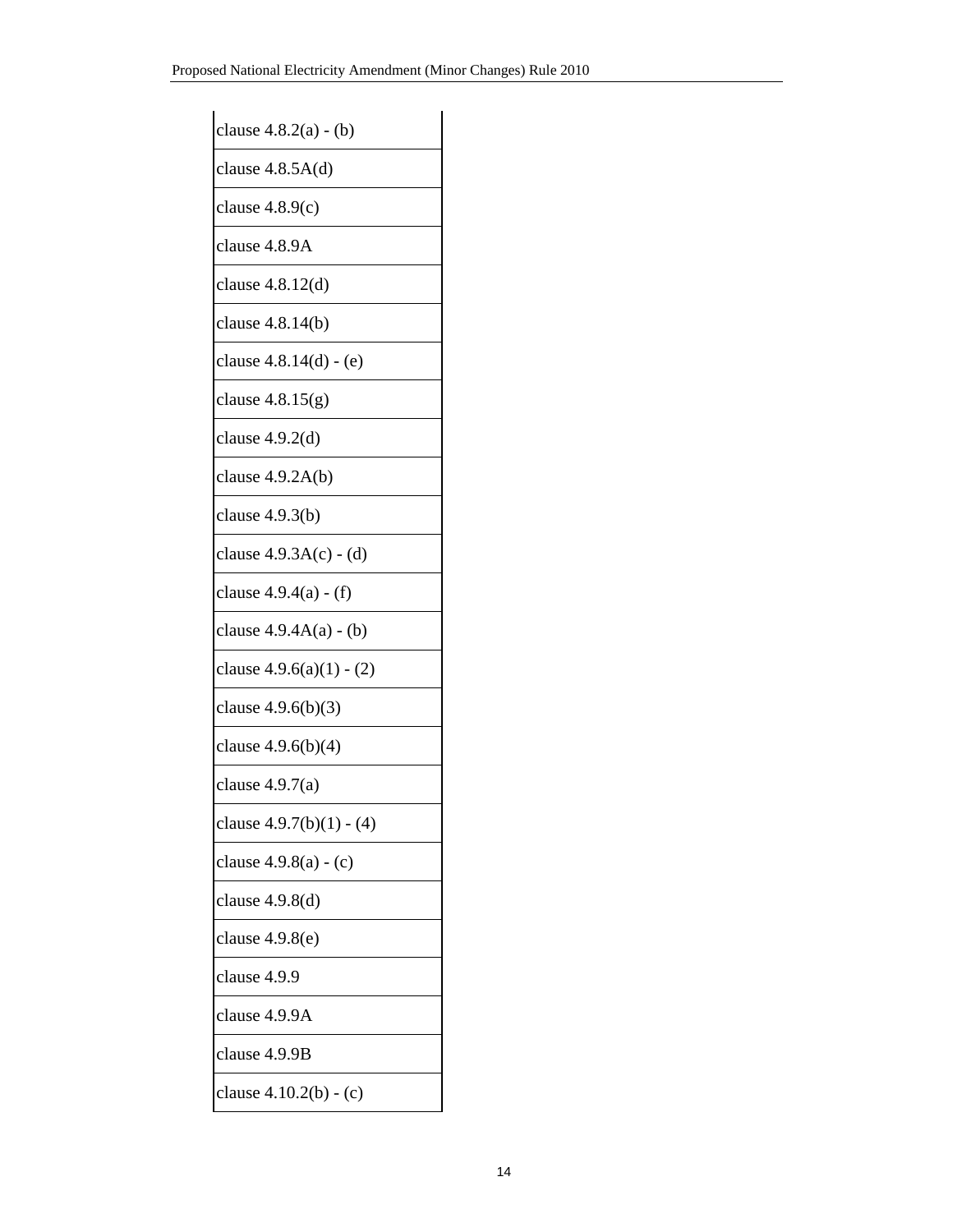| clause $4.10.2(d)$        |
|---------------------------|
| clause $4.10.3(a)$        |
| clause 4.10.4(a)          |
| clause 4.10.4(b)          |
| clause 4.11.1(a)          |
| clause 4.11.1(b) - (c)    |
| clause $4.11.1(e)$        |
| clause $4.11.1(g)$        |
| clause $4.11.2(a)$        |
| clause 4.11.2(d)          |
| clause 4.11.3(a)          |
| clause 4.11.3(b)(1) - (5) |
| clause 4.11.3(c) - (e)    |
| clause 4.11.4(a) - (b)    |
| clause 4.11.5(a)          |
| clause 4.11.5(b)          |
| clause $4.12(a)$          |
| clause $4.12(c)$          |
| clause 4.12(e) - (f)      |
| clause $4.13(a) - (b)$    |
| clause 4.14(g)            |
| clause 4.15(a) - (b)      |
| clause 4.15(e) - (f)      |
| clause 4.15(h)            |
| clause $5.2.2(a)$         |
| clause $5.2.3(b) - (c)$   |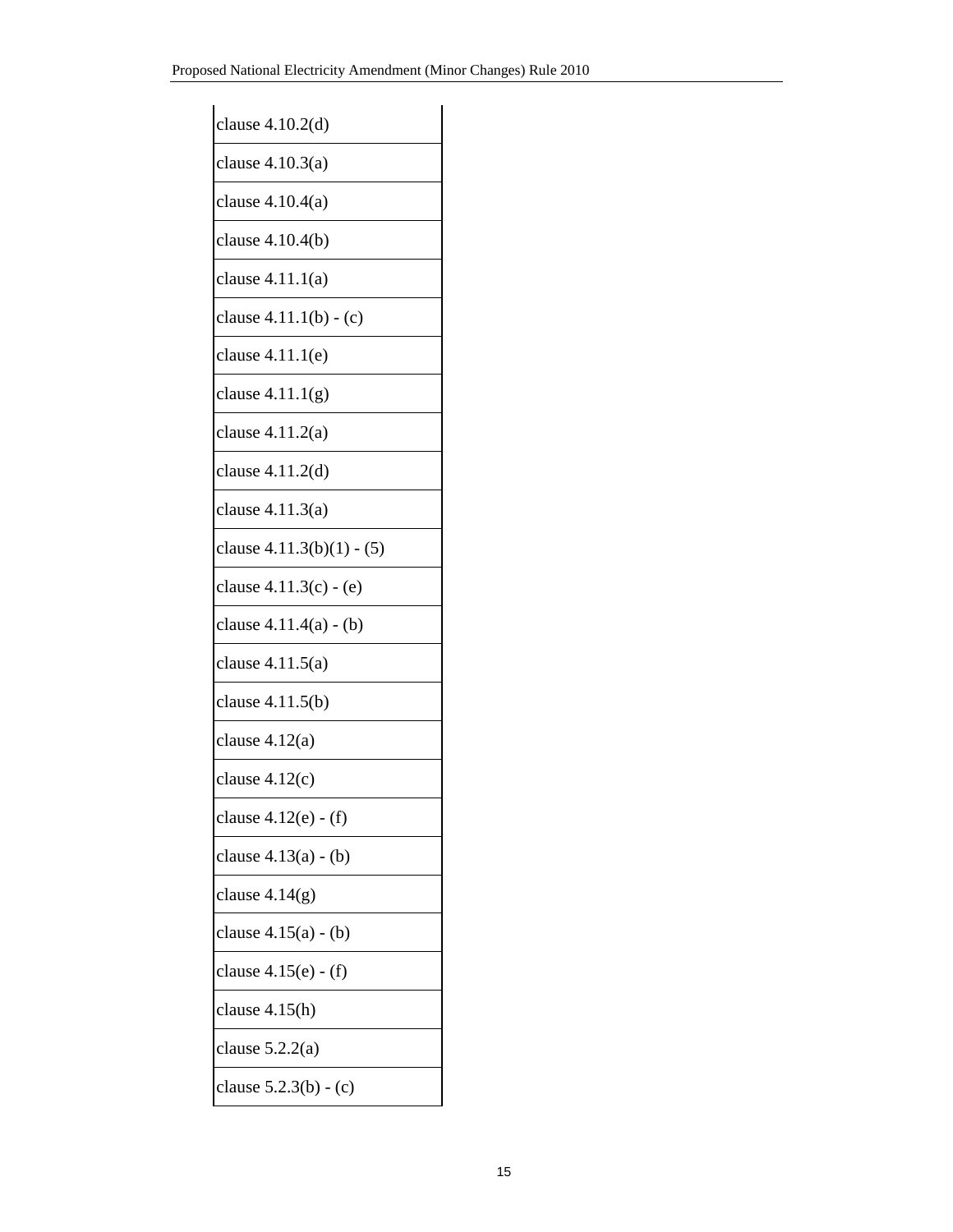| clause $5.2.3(d)(7) - (8)$         |
|------------------------------------|
| clause 5.2.3(d)(10) - (12)         |
| clause $5.2.3(e)$                  |
| clause $5.2.3(e1)$ , $(f)$ , $(g)$ |
| clause $5.2.4(a)$                  |
| clause $5.2.5(a)$                  |
| clause $5.3.2(b)$                  |
| clause $5.3.2(c)$                  |
| clause $5.3.2(d)$                  |
| clause $5.3.2(f)$                  |
| clause $5.3.3(b)$                  |
| clause $5.3.3(b1)$                 |
| clause $5.3.3(c)$                  |
| clause $5.3.4A(c)$                 |
| clause $5.3.4A(e)$ , (f) and (g)   |
| clause $5.3.5(g)$                  |
| clause $5.3.6(a)$                  |
| clause $5.3.6(b) - (c1)$           |
| clause $5.3.6(g)$                  |
| clause $5.3.6(h)$                  |
| clause $5.3.6(i)$                  |
| clause $5.3.6(j)$                  |
| clause $5.3.7(g)$                  |
| clause $5.3.8(e)$                  |
| clause $5.3.8(f)$                  |
| clause $5.3.9(h)$                  |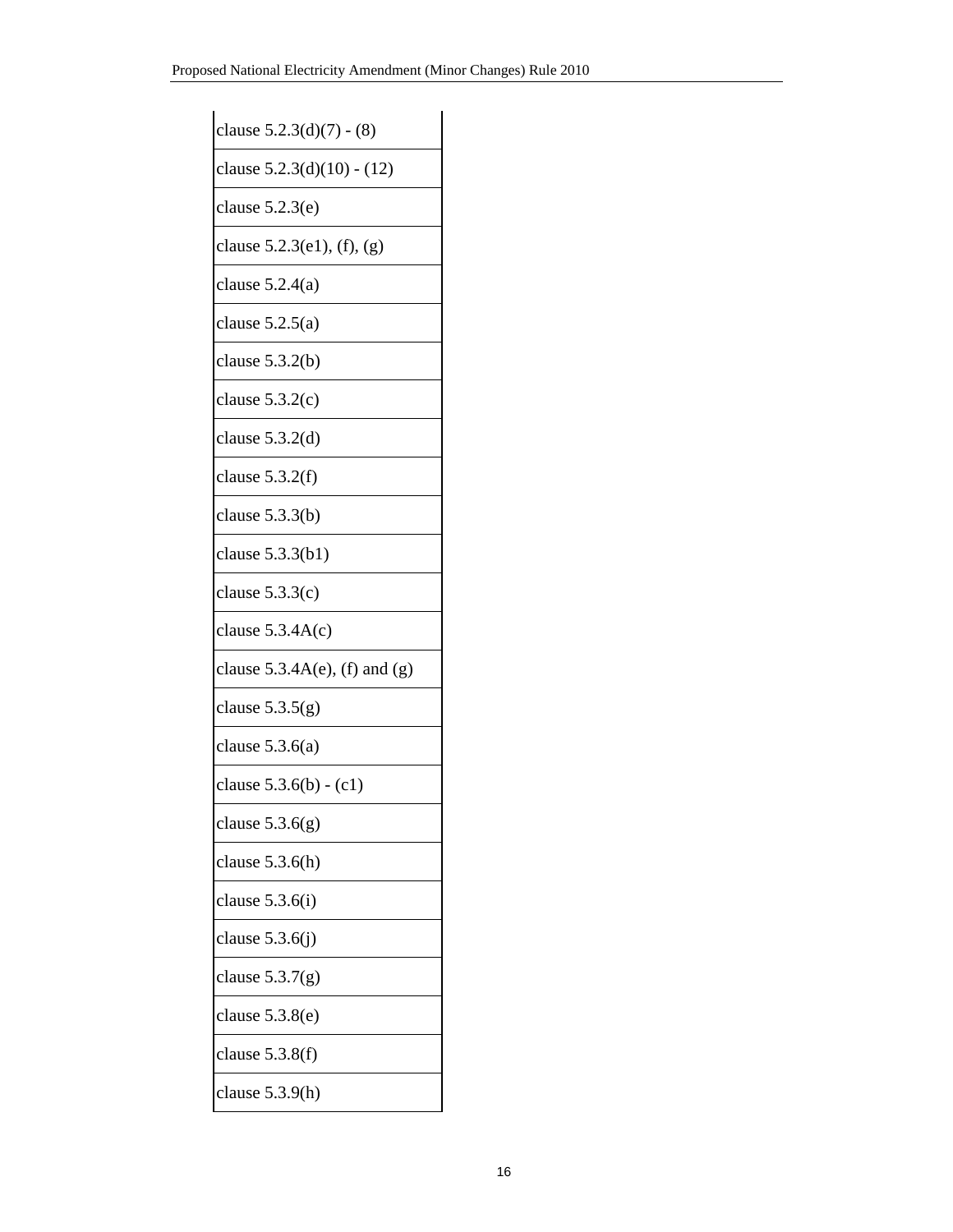| clause $5.3.10(a)$      |
|-------------------------|
| clause $5.4.2(a) - (b)$ |
| clause $5.5(h)$         |
| clause $5.6.2(a) - (c)$ |
| clause 5.6.2(e) - (h)   |
| clause $5.6.2(k)$       |
| clause $5.6.2(m) - (n)$ |
| clause 5.6.4(1)         |
| clause 5.7.1(1)         |
| clause $5.7.2(h)$       |
| clause $5.7.2(i)$       |
| clause $5.7.3(a)$       |
| clause $5.7.3(c)$       |
| clause $5.7.3(d)$       |
| clause 5.7.4(a1)        |
| clause 5.7.4(a3)        |
| clause $5.7.5(a) - (d)$ |
| clause $5.7.5(h)$       |
| clause $5.7.6(e)$       |
| clause $5.7.7(i)$       |
| clause $5.7.7(m)$       |
| clause $5.7.7(u) - (v)$ |
| clause $5.7.7(y) - (z)$ |
| clause 5.7.7(aa)        |
| clause 5.7.7(ae)        |
| clause $5.8.1(a)$       |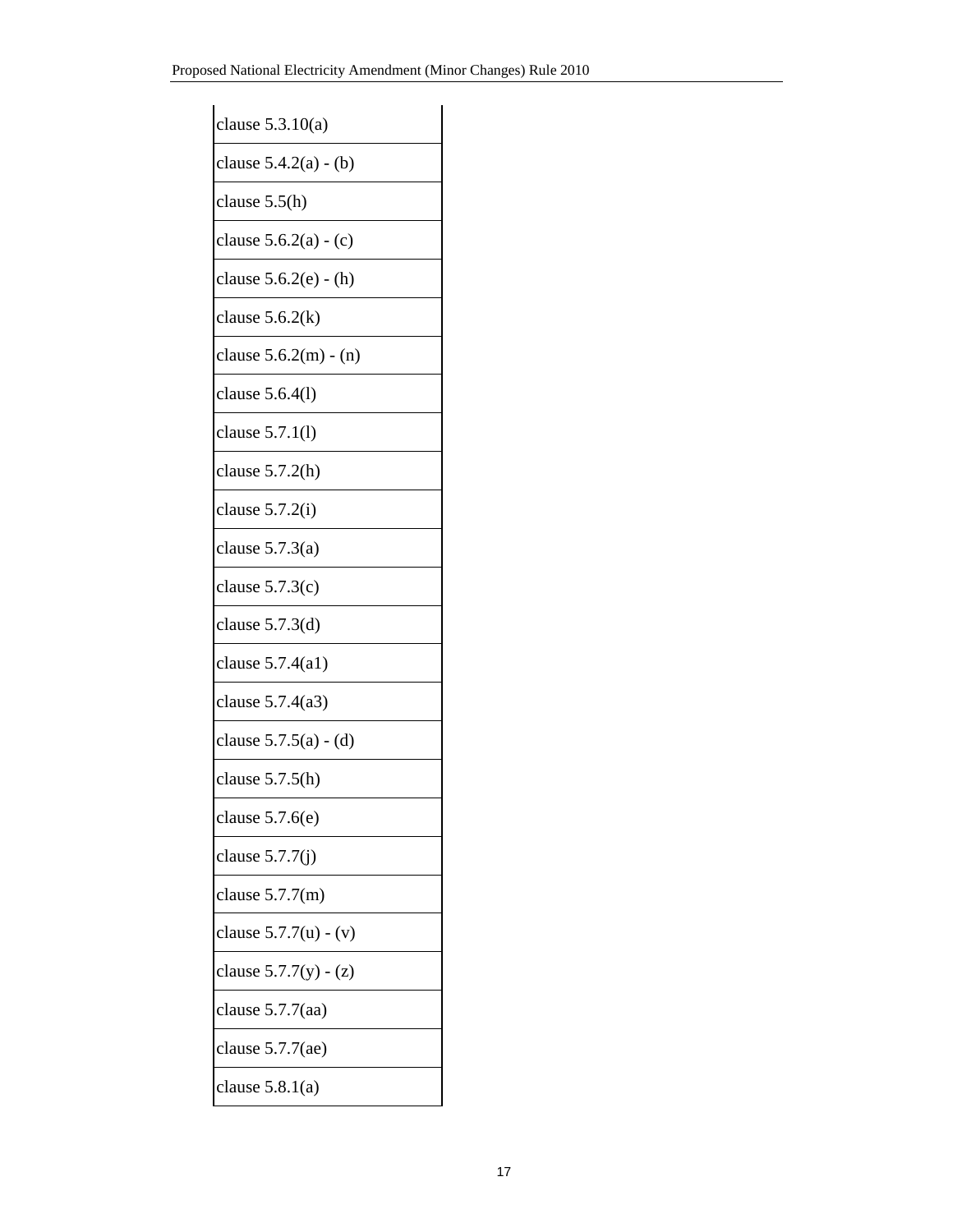| clause $5.8.1(b)$           |
|-----------------------------|
| clause $5.8.3(a) - (b)$     |
| clause $5.8.5(c)$           |
| clause $5.9.1(a) - (b)$     |
| clause $5.9.2(a)$           |
| clause $5.9.3(c)$           |
| clause $5.9.4(d)$           |
| clause $5.9.5(b)$           |
| clause $5.9.6(c)$           |
| clause $7.2.3(c)$           |
| clause $7.2.3(e)$           |
| clause 7.2.3(h)(2)          |
| clause $7.2.4(b)$           |
| clause $7.2.5(a) - (b)$     |
| clause $7.2.5(d)$           |
| clause 7.2.8(d)             |
| clause $7.3.1(a)(1) - (13)$ |
| clause $7.3.1(e) - (f)$     |
| clause $7.3.1A(a)$          |
| clause $7.3.2(a)$           |
| clause $7.3.4(d)$           |
| clause 7.3.5(f)             |
| clause $7.4.1(a)$           |
| clause $7.4.2(c) - (ca)$    |
| clause $7.5.2(b)$           |
| clause $7.6.1(a)$           |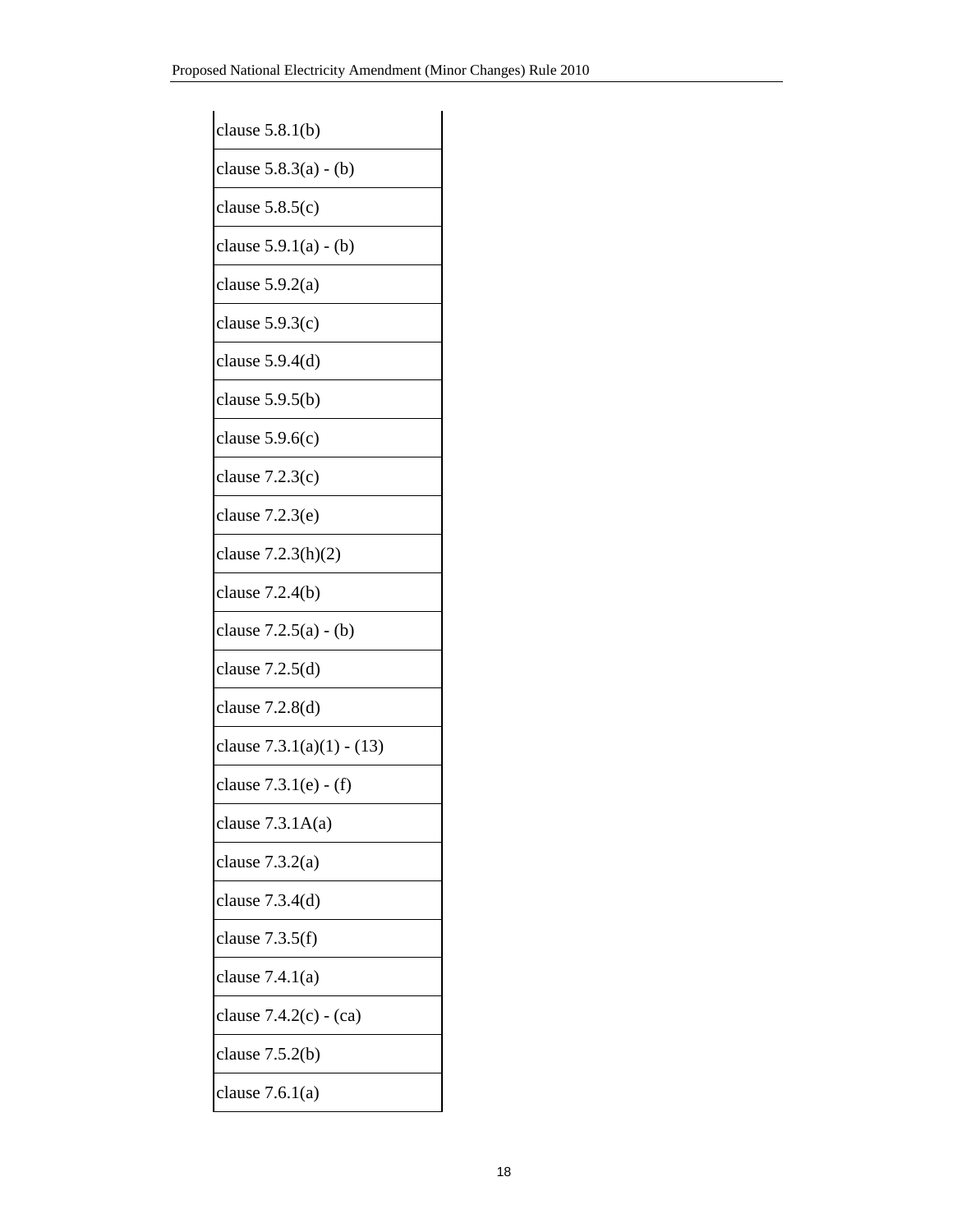| clause $7.6.1(e)$          |
|----------------------------|
| clause $7.6.2(a)(1) - (2)$ |
| clause $7.6.3(d)$          |
| clause 7.7(b)              |
| clause $7.8.1(a)$          |
| clause $7.8.2(a) - (e)$    |
| clause $7.8.3(a)$          |
| clause $7.8.3(b) - (c)$    |
| clause 7.8.4               |
| clause 7.9.3               |
| clause $7.11.1(a) - (d)$   |
| clause $7.11.2(a)$         |
| clause 7.11.2(c) - (d)     |
| clause 7.12(a) - (b)       |
| clause $7.13(b)$           |
| clause 8.2.3               |
| clause $8.2.9(c)$          |
| clause $8.6.1(b)(1) - (3)$ |
| clause $8.6.1(d)$          |
| clause $8.6.1(e)$          |
| clause 8.6.3               |
| clause 8.7.2(e)            |
| clause 8.7.2(f)            |
| clause 9.4.3(b)            |
| clause $9.4.3(d)(1) - (2)$ |
| clause $9.4.3(f)$          |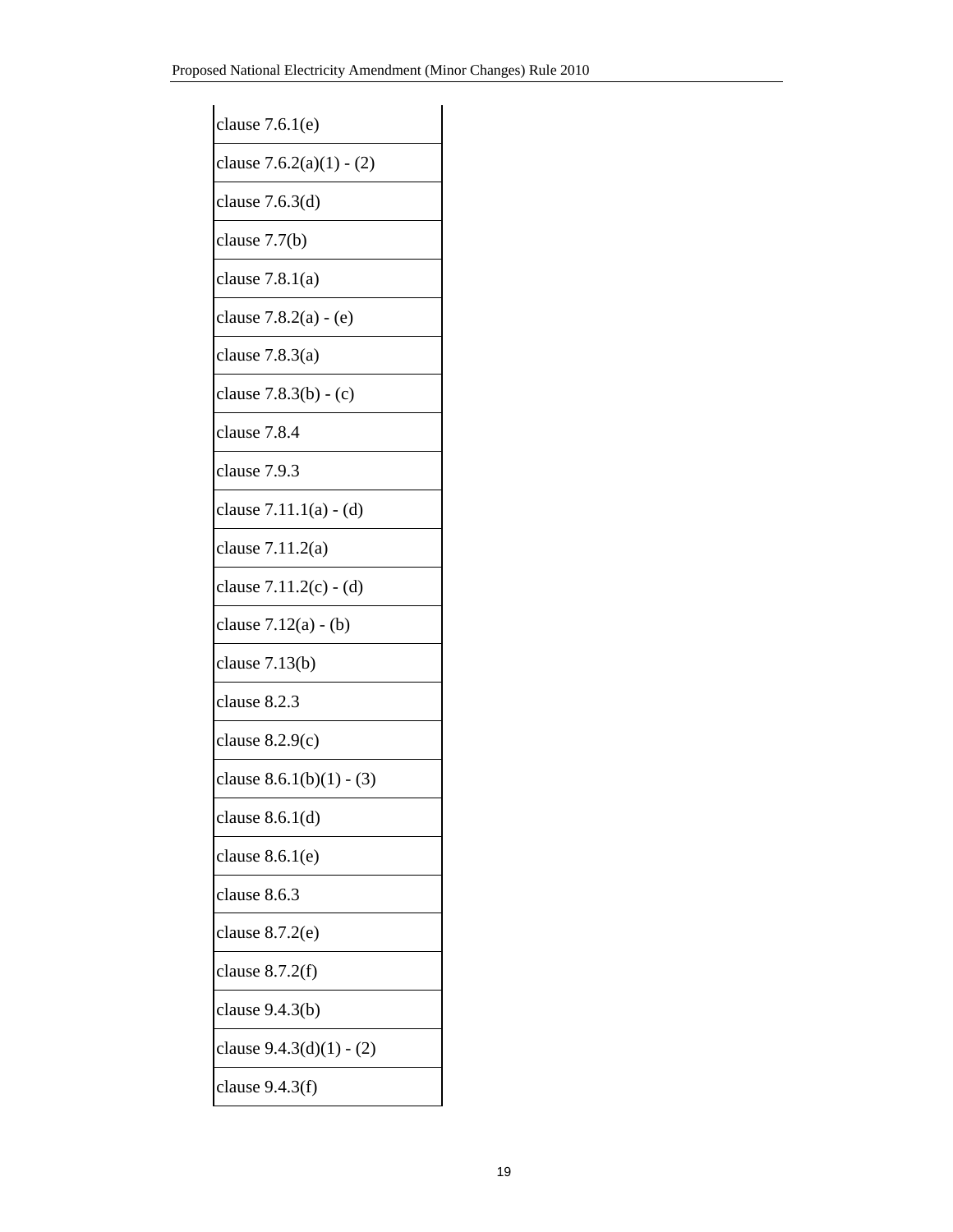clause 9.4.3(g)

clause 9.7.2(c)

clause 9.12.3(c)(1) - (2)

clause 9.12.3(e)(1) - (2)

clause 9.12.3(h)

In Schedule 9A3, clause 6.3(a) - (b)